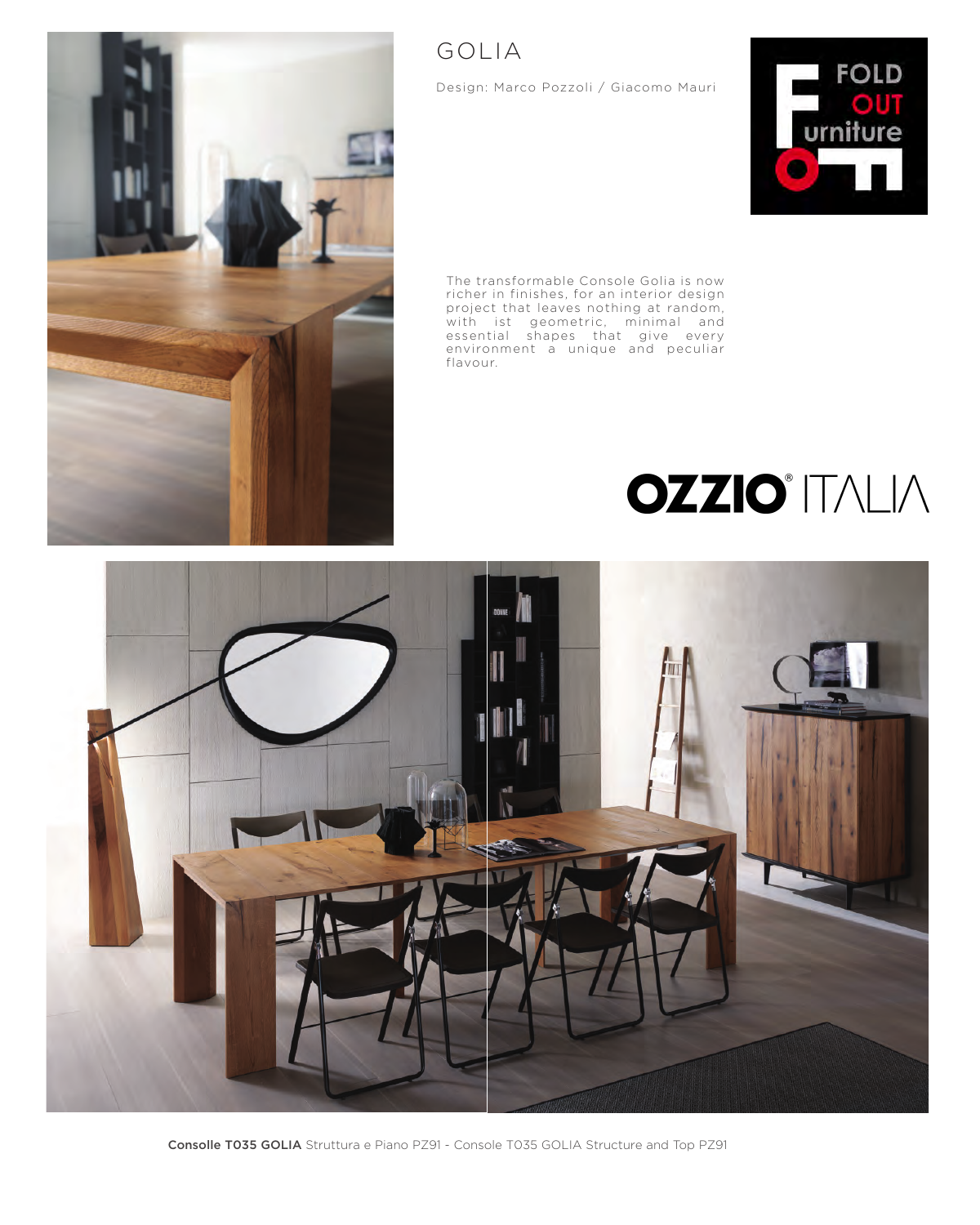

GOLIA



FINO A 12 POSTI / UP TO 12 SEATS







**Consolle T035 GOLIA** Struttura e Piano PZ51 / **Libreria X028 MANGA** Struttura MT90 Inserti PZ51 - Console T035 GOLIA Structure and Top PZ51 / Bookcase X028 MANGA Structure MT90 Inserts PZ51 .